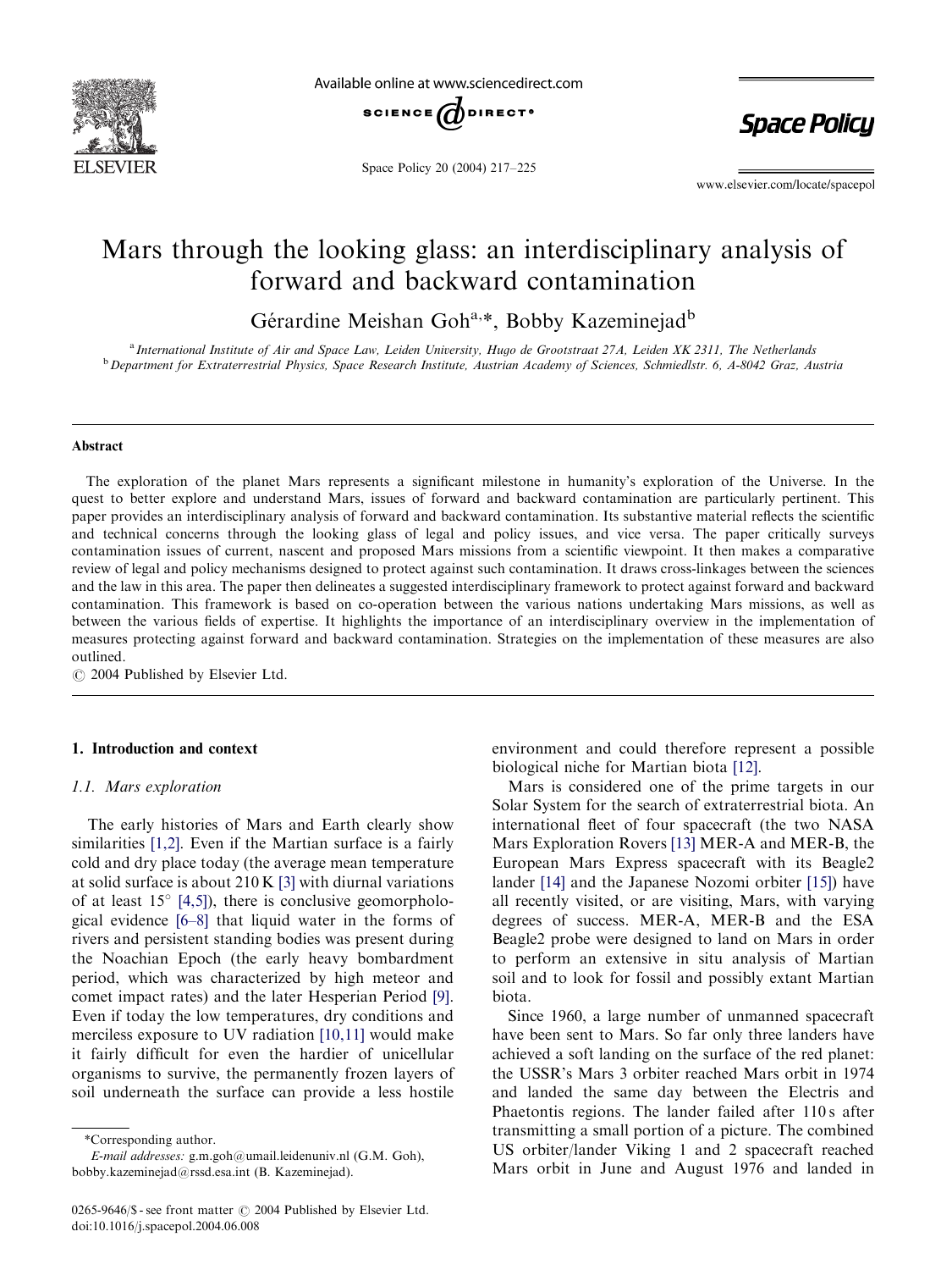Chryse Planitia and Utopia Planitia, respectively [\[16\]](#page-7-0). Both Viking missions were extremely successful. Each lander was equipped with one biology laboratory with three different experiments designed to search for evidence of living micro-organisms in material sampled from the Martian surface and were therefore the first to carry out an in situ search for extraterrestrial life on a planet [\[17\]](#page-7-0). Three landers have so far not achieved a soft Mars landing and crashed onto the surface: the two Soviet spacecraft Mars 2 and Mars 6 in 1971 and 1974, respectively, and the NASA Mars Polar Lander in 1998 [\[18\].](#page-7-0)

### 1.2. History of contamination problems

Implementation of planetary protection (PP) measures for the Viking mission in 1975–1976 presented a significant challenge compared to previous unmanned missions. For one thing, the landers were planned to contact the Martian surface; for another, pre-Viking estimates of the probability of growth of terrestrial organisms was considered to be higher for Mars than for the Moon or other extraterrestrial bodies in the solar system [\[19\]](#page-7-0). In addition, there were instruments aboard each lander designed to search for metabolic activity in surface samples that might contain Martian microorganisms. This imposed the need to prevent any terrestrial ''hitchhiker'' organisms from confusing the life detection experiments. In keeping with the statistical approach to PP utilized at that time, NASA issued probability parameters for use by Viking mission planners for both the orbiter and landers [\[20\].](#page-7-0) The more stringent probability parameters were assigned for the landers and included estimates of the Probability P of (1) survival of organisms in space vacuum and temperature; (2) survival of space UV flux; (3) arrival of organisms at Mars; (4) surviving atmospheric entry at Mars; (5) release of organisms from the landers; and (6) growth and proliferation of terrestrial micro-organisms on Mars. Finally, in arriving at the overall probability of contaminating Mars, these parameters were to be multiplied by the estimated microbial load on the spacecraft at launch [\[20,21\].](#page-7-0) Each Viking spacecraft was supposed to meet the criterion of  $10^{-3}$  or less for the probability (P) of contaminating Mars. Because the spacecraft were known to carry a significant bioload, it was clear from the outset that the Viking landers would need to undergo active bioload reduction. After experimental tests of various techniques, dry-heat ''sterilization'' of the landers was eventually selected as the method for effective bioload reduction.

NASA made substantial revisions to its original PP policies, taking into account newinformation acquired by US and Soviet spacecraft missions to Venus and Mars in the intervening years [\[22–25\]](#page-7-0). In 1984, a revised

PP policy was approved at the XXV Committee on Space Research (COSPAR) Meeting in Graz, Austria [\[26\]](#page-7-0). The quantitative, probabilistic methods that had been used for the Viking missions were replaced instead with PP requirements based upon the type of mission (flyby, orbiter, probe, lander) to be flown as well as the target planet. Five categories were defined, which spanned a range of mission/target combinations and corresponding PP requirements. To summarize:

- Category I missions include any mission to a target planet which is not of direct interest for understanding the process of chemical evolution. Protection of such planets is not warranted and no requirements are imposed.
- Category II missions comprise all missions to target planets where there is significant interest relative to chemical exploration, but there is only a remote chance that contamination could jeopardize future exploration. In this case, the only requirements are for appropriate documentation.
- Category III includes certain types of missions (flybys, orbiters) to a planet of exobiological interest for which contamination could likely jeopardize future biological exploration. The requirements for this type of mission include impact avoidance and contamination control. All orbiter spacecraft and flyby modules should be assembled in clean rooms of Class 100,000 or better. The probability of impact for launch vehicles must not exceed  $10^{-5}$  and the probability of impact for a flyby module must not exceed  $10^{-3}$ .
- Category IV includes probe and lander missions to target planets of chemical evolution and/or origin of life interest for which scientific opinion provides a significant chance of contamination which could jeopardize future biological experiments.
- Category V includes all sample return missions. The concern for these missions is the protection of the terrestrial system, the Earth and the Moon. Some guidelines have been proposed for this Category21, 26, 27 and will be discussed below.

PP guidelines specifically for Mars missions have been recently reviewed by the Space Studies Board (SSB) of the US National Research Council [\[28\].](#page-7-0) The SSB concluded that, although contamination of the Martian environment by growth of terrestrial organisms was not a significant hazard, terrestrial contamination was a significant threat to interpretation of experiments designed to search for extant or fossil Martian microorganisms. Therefore, the SSB recommended that bioload reduction on all lander missions to Mars continue to be addressed, but that the level of contamination control be tied to specific mission objectives. Category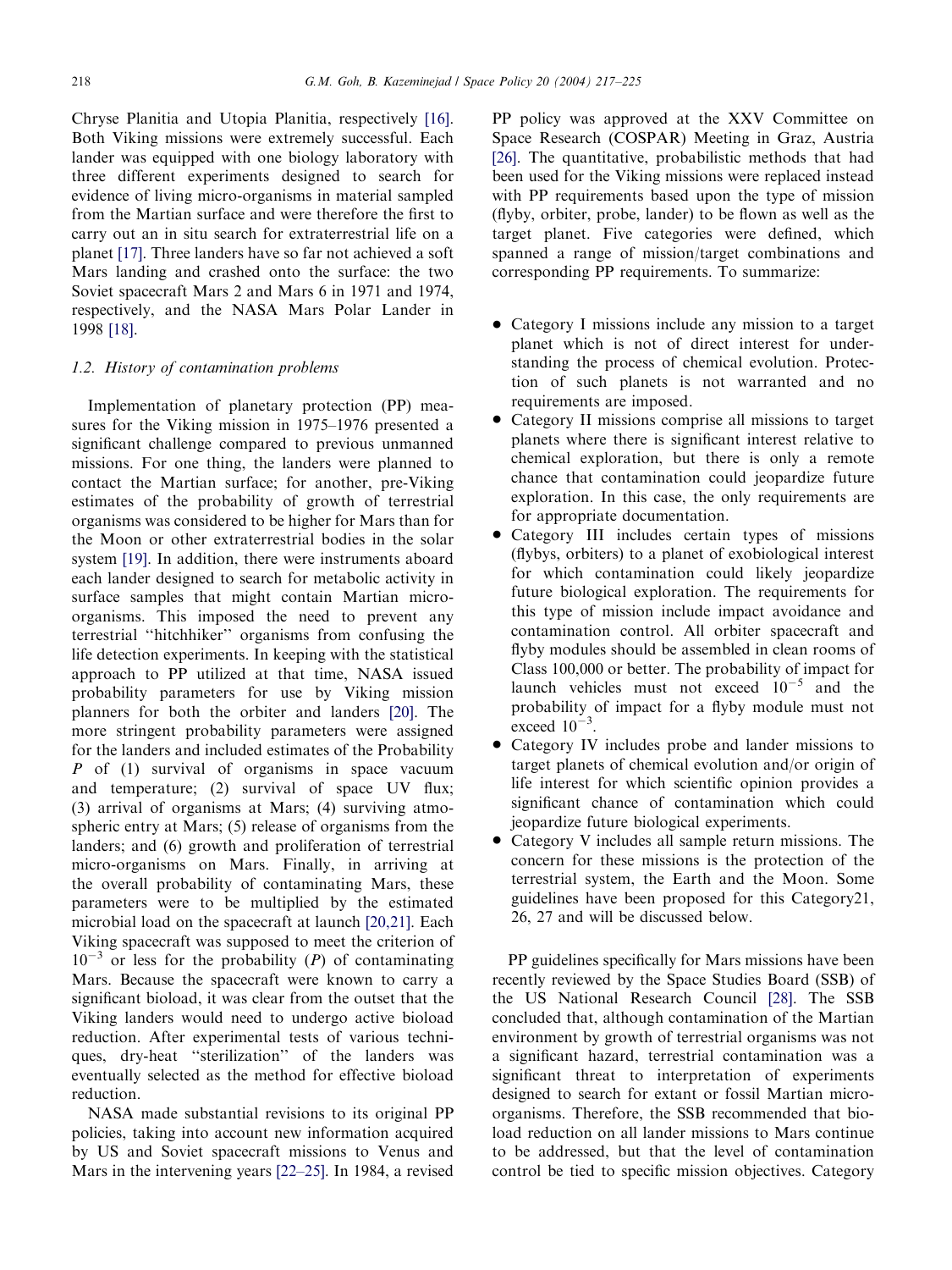IV missions were therefore subdivided into two subgroups [\[29,30\]](#page-7-0):

- Category IVa missions comprising lander systems not carrying instruments for the investigation of extant Martian life. These missions are restricted to a biological burden no greater than Viking lander pre-sterilization levels.
- \* Category IVb missions comprising lander systems with specific life detection instrumentation. In that case the landers are recommended to have at least a Viking post-sterilization biological burden level. Note that the Viking Lander Capsules were each subjected to a terminal dry heat sterilization cycle of approximately 30 h at a heating temperature of  $110^{\circ}$ C in order to achieve  $112^{\circ}$ C at the coldest point in the landers [\[31\]](#page-7-0).

In the 1960s, when the USSR mounted several unmanned missions to Venus and Mars, information about their missions was fragmentary or available mainly from newspaper reports. Several of these missions probably impacted Venus and Mars, some accidentally and others by design, thereby almost certainly depositing terrestrial organisms on Venus and Mars as a consequence [\[32\]](#page-7-0). Numerous statements from the Soviets during this period asserted that their missions were in compliance with COSPAR PP recommendations. For the Mars 2 and Mars 3 Soviet missions in 1971, which both deposited landing capsules on the Martian surface, it was claimed that a combination of measures was applied to safeguard against deposition of terrestrial organisms on Mars.

More recently, for the Mars '96 mission the Russians and their associates conformed to the new COSPAR guidelines. The mission comprised one orbiter, two autonomous small stations which would land on the surface, and two penetrators which would penetrate into the Martian soil [\[33\].](#page-7-0) Unfortunately the launcher experienced an on-orbit failure and re-entered the Earth's atmosphere above the South Pacific ocean (simulated trajectory) on 17 November 1996. The Mars '96 orbiter did not need any implementation of sterilization procedures because the probability of spacecraft crash did not exceed  $10^{-5}$  and its orbit was in accordance with quarantine requirements (orbit lifetime with 0.9999 confidence for the first 20 years and 0.95 confidence during the next 20 years). For the Mars '96 small stations, different methods were used and especially for the French and Finnish payload, hydrogen peroxide gas plasma sterilization was applied [\[34\].](#page-7-0)

# 1.3. Legal history of protection against contamination

Environmental provision within the existing corpus juris spatialis is minimal. International environmental lawand international space lawrank as the two newest developing areas of international law. International responsibility and liability in space activities is not generally envisaged to include damage to the outer space environment. Article VII of the 1967 Outer Space Treaty [\[35\]](#page-7-0), which is further elaborated upon in Articles 2–4 of the 1972 Liability convention [\[36\],](#page-7-0) clearly invokes international liability for personal injury to persons and damage to property caused by space objects. Damage to the environment caused by space objects or by contamination did not figure in the drafters' considerations [\[37\]](#page-7-0).

There are only two clear provisions relating to contamination in treaty law concerning outer space. Article IX of the Outer Space Treaty obliges states parties to ''pursue studies of outer space, including the moon and other celestial bodies, and conduct exploration of them so as to avoid their harmful contamination'' [\[38\].](#page-7-0) This Article imposed international obligations on all state parties to protect and preserve the environmental integrity of outer space and celestial bodies such as Mars. However, the broad scope of this Article was severely curtailed by its imposition on states parties to take only appropriate measures, where necessary, to avoid harmful contamination [\[39\]](#page-7-0). The Outer Space Treaty does not specify the circumstances in which such measures would be necessary or appropriate [\[40\].](#page-7-0) This provision is not self-executing. It has, however, led to additional promulgation of guidelines, such as those by COSPAR, as mentioned above.

Further, Article 7(1) of the 1979 Moon Agreement [\[41\]](#page-7-0) provides that in "exploring and using the Moon, States Parties shall take measures to prevent the disruption of the existing balance of its environment, whether by introducing adverse changes in that environment, by its harmful contamination through the introduction of extraenvironmental material or otherwise''.

Other more general Articles in the Outer Space Treaty supplement these two provisions. Article I, e.g. provides that the ''exploration and use of outer space, including the moon and other celestial bodies, shall be carried out for the benefit and in the interests of all countries, irrespective of their degree of scientific or economic development, and shall be the province of all Mankind''. The protection and preservation of outer space and celestial bodies such as Mars is properly an extension of the ''province of Mankind'' principle. Further, the contamination of Mars would jeopardize the rights of all countries to use and explore outer space.

These provisions are vague and left open to legal interpretation. There is no definition as to what constitutes ''harmful'' contamination, or an ''adverse'' change to the environment. Apart from such definitional problems, there are other matters of law. The Moon Agreement has been ratified by only nine States as of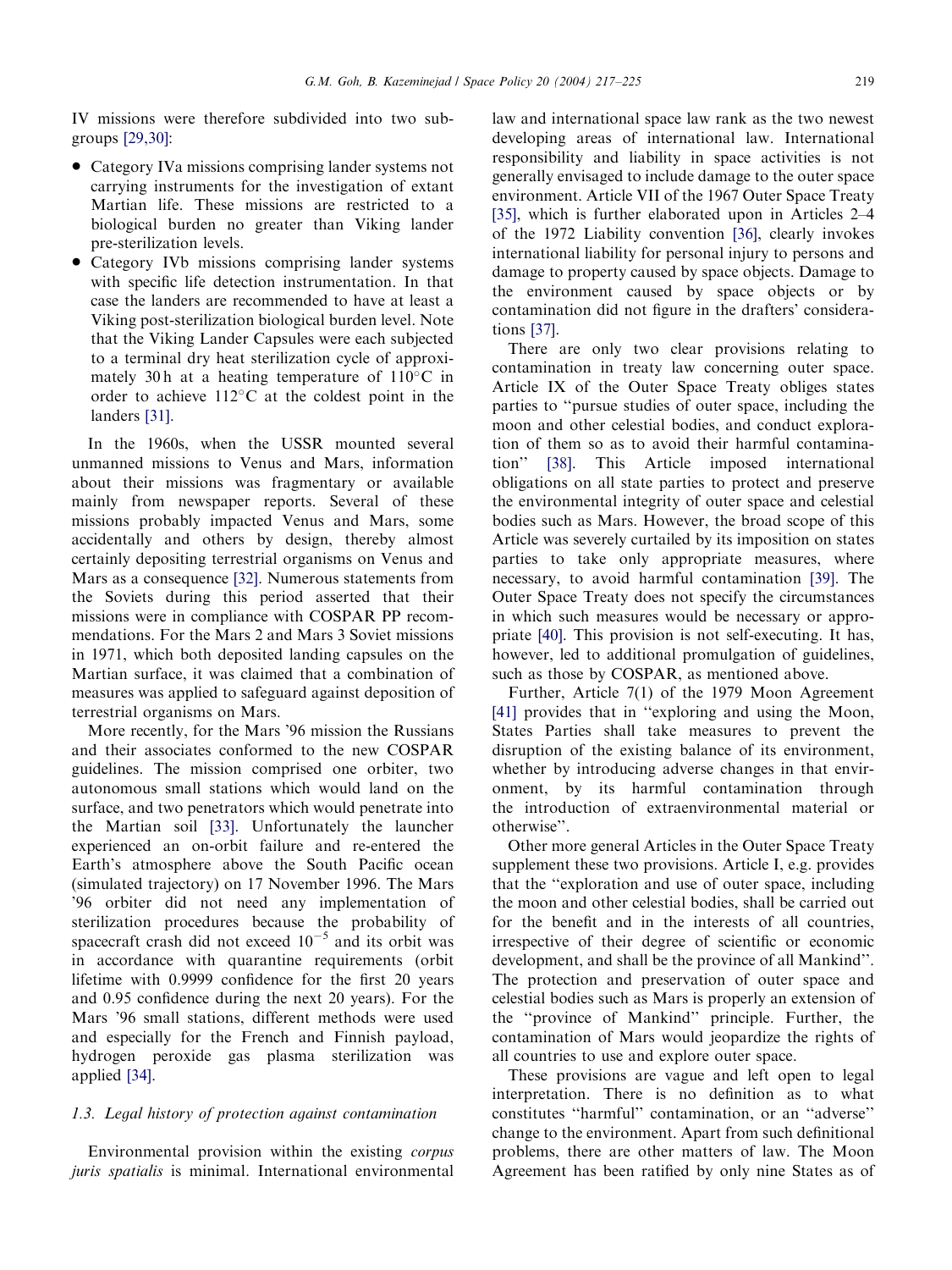2003, and is considered to be little more than a dead letter [\[42\]](#page-7-0). The Outer Space Treaty, however, has better legal standing. Having been ratified or acceded to by the majority of states, including the major spacefaring nations, it is generally considered the Magna Carta of international space law. More crucially, because of the consistent and widespread international support for its fundamental tenets, and the fact that it was based on an earlier 1963 Declaration adopted by consensus in the United Nations General Assembly [\[43\],](#page-7-0) the principles enshrined in the Outer Space Treaty have taken on the status of customary international law [\[44\].](#page-7-0) They are therefore binding on all states, even those that have neither signed nor ratified the Outer Space Treaty.

This is of special significance. Article III of the Outer Space treaty provides that the exploration and use of outer space is to be carried out in accordance with international law. It thus allows our inquiry to be carried over to the principles of general international law, and in particular, the principles of international environmental law.

The evolving corpus of international environmental law is a large and complicated one [\[45\].](#page-7-0) There are now many international instruments that deal with questions of the environment [\[46\].](#page-7-0) For our purposes, the work of the International LawCommission (ILC) on state responsibility is of particular interest. The ILC's 1996 Draft Articles on State Responsibility [\[47\]](#page-7-0) deal with the question of duties in respect of areas not under national jurisdiction. This is of particular significance since Article II of the Outer Space Treaty places outer space, including the Moon and other celestial bodies such as Mars, beyond the limits of national jurisdiction. In this respect, Draft Article 19(2) provides that the breach of an obligation ''so essential for the protection of the fundamental interests of the international community that its breach is recognized as a crime by that community as a whole constitutes an international crime''. Draft Article 19(3)(d) further indicates that such an international crime could occur through breach of international obligations ''such as those prohibiting massive pollution of the atmosphere or of the seas''. Seen in this light, it is a plausible argument that the contamination of the outer space environment, including celestial bodies such as Mars, could be considered an international crime against the fundamental interests of the international community.

In 1972, the United Nations convened a Conference on the Human Environment in Stockholm. Principle 21 of the Declaration of the UN Conference on the Human Environment states:

States have, in accordance with the Charter of the United Nations and the principles of international law, the sovereign right to exploit their own resources pursuant to their own environmental policies, and the

responsibility to ensure that activities within their jurisdiction and control do not cause damage to the environment of other States or of areas beyond the limits of national jurisdiction.

At Stockholm, therefore, consideration was given to the contamination of areas ''beyond the limits of national jurisdiction'', which includes outer space and celestial bodies such as Mars. Principle 21 of the Stockholm Declaration was reinforced by Principle 2 of the 1992 Rio Declaration.

Indeed, the international obligation to protect the environment from contamination has been recognized as a matter of law. The International Court of Justice has expressly held in its 1996 Advisory Opinion on the Legality of Nuclear Weapons [\[48\]](#page-8-0) and its 1997 decision in the Gabcikovo-Nagymaros Case that it attaches ''great significance to respect for the environment, not only for States but also for the whole of Mankind'' [\[49\]](#page-8-0). It is therefore arguable that there exists at international lawan obligation on spacefaring states to take measures to avoid the contamination of outer space, including the Moon and other celestial bodies such as Mars.

# 1.4. Importance of developing a legal framework

The enunciation of the legal framework to guard against the contamination of celestial bodies such as Mars is crucial for at least two reasons.

- Legal Vacuum for the Protection of the Outer Space Environment: There is a very limited international legal framework specifically dealing with the protection of the environment in outer space. Consequently, outer space and celestial bodies are open to use (and possibly abuse) by all states and their nationals. A complete enunciation of the legal standards applicable is needed. Such standards are necessary as outer space and celestial bodies such as Mars become increasingly available for use and exploration.
- Elaboration of Principles of International Law: This legal framework could serve to elaborate on the principles of international environmental lawas applicable to outer space. States have come to accept the legal significance and customary international law status of UN General Assembly Resolutions concerning the protection of the environment [\[50\].](#page-8-0) These resolutions are authoritative interpretations of the UN Charter, contributing to the formation of customary international law. A detailed and unequivocal UN statement of the applicable lawis crucial. This will ensure that the use and exploration of outer space, including celestial bodies such as Mars, remains in conformity with international environmental law.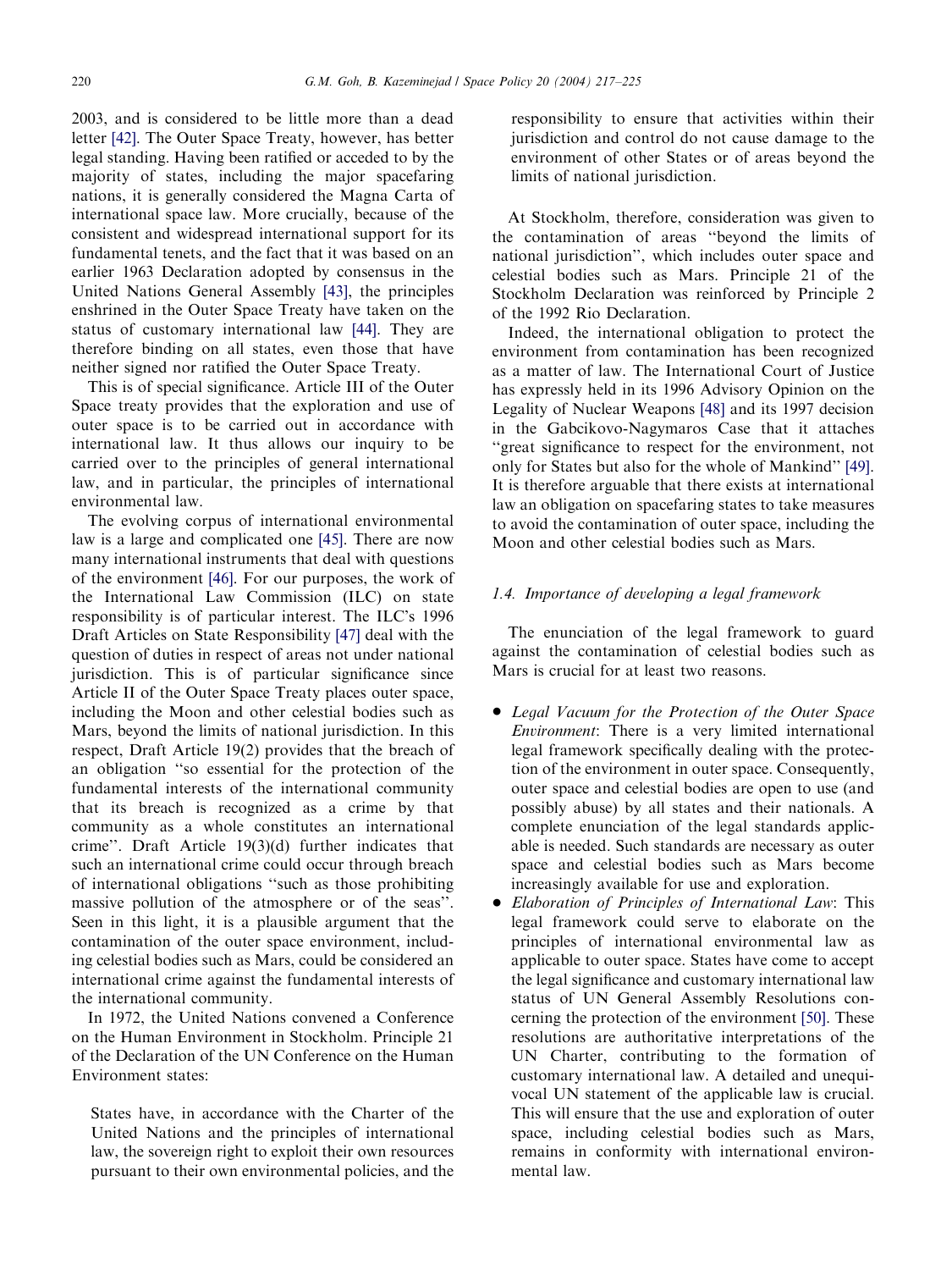# 2. The significance of protection against contamination: scientific viewpoints

UN Treaties articles relevant to contamination are very general and it is therefore crucial to build up a good understanding and provide ethically and scientifically consistent reasoning why a PP policy for Mars is important. The following criteria can serve as a basis [\[29\]](#page-7-0):

- *Ethical*: the environment of Mars must be protected from any biocontamination by terrestrial microorganisms in order to avoid any harmful interference with putative local life or the environmental conditions that could lead to the apparition of a future life form. Planets having an exobiological interest must also be protected in order to allow the concerned community to perform experiments on a ''clean'' planet, i.e. one not contaminated by any other mission focused on other scientific topics.
- Scientific: the exobiological experimentation results must be ensured in order to avoid any misinterpretation that would then lead to an inappropriate adaption of a future PP policy. This requires avoiding both ''false positive'' (e.g. the discovery of traces of life on a Mars sample, which is, however, not indigenous to Mars) and ''false negative'' results (e.g. the non-discovery of a Martian life form on a sample because of its degradation as a result of poor preservation). To ensure this requirement the scientific integrity of returned materials has to be protected, which implies that the samples have to be preserved in a pristine and unaltered state, down to the isotopic composition level.
- Safety: the Earth's biosphere and the Moon must be protected against possible contamination by extraterrestrial forms of life, which could be included in return samples or carried by return probes or crews. This process is usually referred to as backcontamination''.

Except in the case of the manned Apollo lunar missions, protection of Earth from back contamination was implied or only briefly mentioned in early NASA and COSPAR directives. Over the years, tentative PP guidelines for Mars sample Return (MSR) missions have been suggested [\[27\]](#page-7-0) and a test protocol for detecting possible biohazards in Martian samples returned to Earth has been drafted [\[51\]](#page-8-0); however, no formal policy has been issued. The general guidelines for PP controls on an MSR mission should include [\[21\]:](#page-7-0) (1) imposition of appropriate forward contamination measures; (2) verifiable containment of the Mars sample; (3) breaking the contact chain with the Martian surface before returning to Earth's biosphere; and (4) developing and implementing suitable protocols for quarantine testing and handling of the returned sample.

Containment of the sample will require sealing the sample in a container on the Mars surface in such a way that there is no release of contents during the return phase until the container is secured in a suitable containment facility. Although the conditions under which the sample is preserved inside the container have important scientific implications, the main objective of PP requirements is to ensure that the returned sample cannot escape to Earth's biosphere or pose any threat to it. Another PP concern is that extraneous Martian materials might be attached to the outer surface or crevices of the sample return capsule or Earth Return Vehicle when it lifts off the Martian surface. While unlikely, it is conceivable that organisms trapped in this material could survive exposure to the space vacuum and radiation and re-entry into Earth's atmosphere. There is the potential therefore that Earth's biosphere could be exposed to uncontained Martian materials [\[21\].](#page-7-0)

# 3. Issues and solutions through an interdisciplinary perspective

Viewed quite simply, the need for containment in the space community is actually driven by two distinctly different emphases: on one hand, traditional biosafety and PP concerns, and on the other, sample protection and science considerations. The former emphasizes keeping materials in, while the latter emphasizes keeping contaminants out.

On top of the conflicting containment needs, the problem of PP is made even more difficult by spacecraft engineering demands, as all materials and mechanisms used during extraterrestrial sample return missions must work in the space environment of extremely low pressure, lowand high temperatures, and prolonged, intense radiation. Robotic containment mechanisms must be reliable and their allowance for mass and power consumption will be extremely strict because of the size and weight restrictions imposed by spaceflight.

Apart from the engineering challenges scientists and space experts planning an MSR should be aware of the fact that they will be joined in the decision-making process by a vigilant public, the attentive mass media, and numerous government agencies providing oversight and reviewof any sample return proposal. It is almost certain that many legal, regulatory, institutional and decision-making issues will surface regardless of whether public opposition arises against the mission [\[52\].](#page-8-0) In the event of public disagreement over MSR plans, there are numerous federal, state and local laws that could be used to challenge mission decisions in court. Considering the potential for administrative delays, increased costs and missed launch windows could be the case if lengthy reviews or legal challenges occurred. It is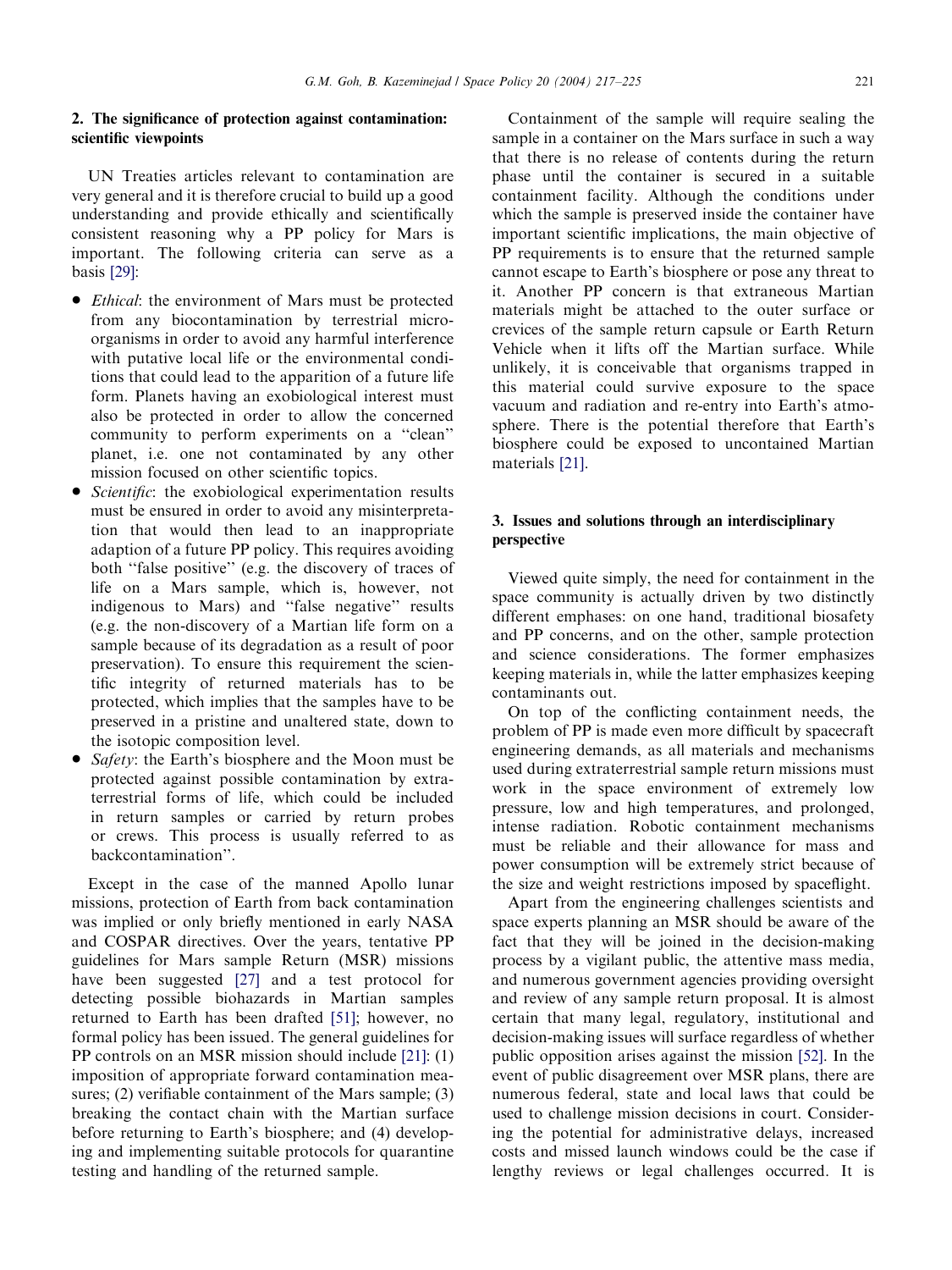therefore necessary to clarify these issues early in mission planning. In this regard, international space lawhas a distinctive role to play. Instead of an ex post facto judicial determination as to such contamination issues, it is submitted that international space lawshould take a leading role in defining and standardizing containment needs.

In setting international standards agreed upon by governments, scientists and policy makers, international space lawcan provide the crucible in which a negotiated outcome could be reached. Such an outcome should be enshrined into a Treaty regime complete with its own Protocols and detailed standards as to the necessary levels of PP to be undertaken by missions to Mars.

Apart from ensuring that such standards become binding on spacefaring states, the process of creating this regime would pave the way for international and interdisciplinary dialogue amongst the scientific, political, engineering and legal professions engaged in outer space. This in turn allows greater transparency and cooperation in ensuring the practical applicability and enforcement of such PP standards.

### 4. A proposed interdisciplinary framework

Although containment and handling of returned extraterrestrial materials will undoubtedly be complicated, it is not unprecedented. The conceptual and operational approaches used during the Apollo program are still applicable, albeit with considerable updating in technology, science and legal requirements. Furthermore, only about 500 g of Martian materials will be returned during the first sample return mission. As such, the sample receiving facilities for the Martian materials can be far less elaborate than the first Lunar Receiving Laboratory, which provided quarantine and containment for all returning astronauts, spacecraft, and lunar materials during its operation from 1969–1972 [\[53\]](#page-8-0).

Additional information of relevance to the handling of potentially biohazardous extraterrestrial materials has been learned by analyzing containment and quarantine approaches used in the biomedical and genetic engineering sectors [\[54\]](#page-8-0). Finally, important design input for future extraterrestrial sample processing has also been learned from the handling of meteorites, lunar materials and interplanetary dust samples at Johnson Space Center over the past several decades. The on-going lessons learned from routine containment and analysis of diverse non-biological samples of extraterrestrial origin will be helpful in many ways, especially in areas related to sample characterization, preservation, cleanliness, and sterilization techniques.

It is essential to synthesize the multidisciplinary constituents of Mars missions in any PP scheme. The

objective of this section is to delineate the fundamental prerequisites to combine scientific, engineering and legal elements. Ultimately, unless each group becomes acquainted with the other's discipline, there is the possibility that lawyers will make suggestions that are technically unworkable, while scientists and engineers propose illegal designs. A further task is to harmonize economic and political factors. Since the technology in this area is fast-moving, it is incumbent upon the legal and political community to keep abreast of technical and scientific developments. This will ensure that international space law is realistically validated against the fabric of space exploration [\[55\].](#page-8-0)

An interesting historical development that the field of international space lawshould take into account is the fact that the scientific community has established institutional policies addressing PP. Several of the more prominent policies include those established by NASA and various other national space agencies [\[23\]](#page-7-0). Further, as mentioned above, the international scientific community has also established voluntary PP policies under the auspices of COSPAR.

It is, however, especially in the implementation and enforcement stage of these policies that international space lawcan play a definitive role. Enforcement of such policies is generally easier at a national level. For example, NASA enforces its policy requirements through the authority of its policy officer. This officer has the authority to stop the launch of space missions that do not meet the required standards of NASA PP policies [\[24\]](#page-7-0). Additionally, since NASA has thus far been involved in almost all non-NASA solar system exploration missions, it effectively has a capability to enforce its PP standards on its partner entities as well [\[25\].](#page-7-0)

It is submitted nevertheless that international space law can play a pivotal role in the international enforcement and standardization of PP norms. Through the auspices of the United Nations, in conjunction with COSPAR, a standardized framework and enforcement mechanism can be constructed that is both legally binding as well as scientifically and technically coherent. The advantages to this are that, first, there is dialogue between the international community as well as between the different fields involved in Mars missions; second, there is a threshold international protection standard that must be adhered to; and, third, these standards are legally binding and enforceable, and not merely voluntary.

The component parts of the whole project must be identified and assembled for comprehensive analysis according to the particular influence each exerts upon a successful outcome. This multidisciplinary venture involves additional elements from law, institutions and management; international relations; and scientific, engineering and technical expertise. There is agreement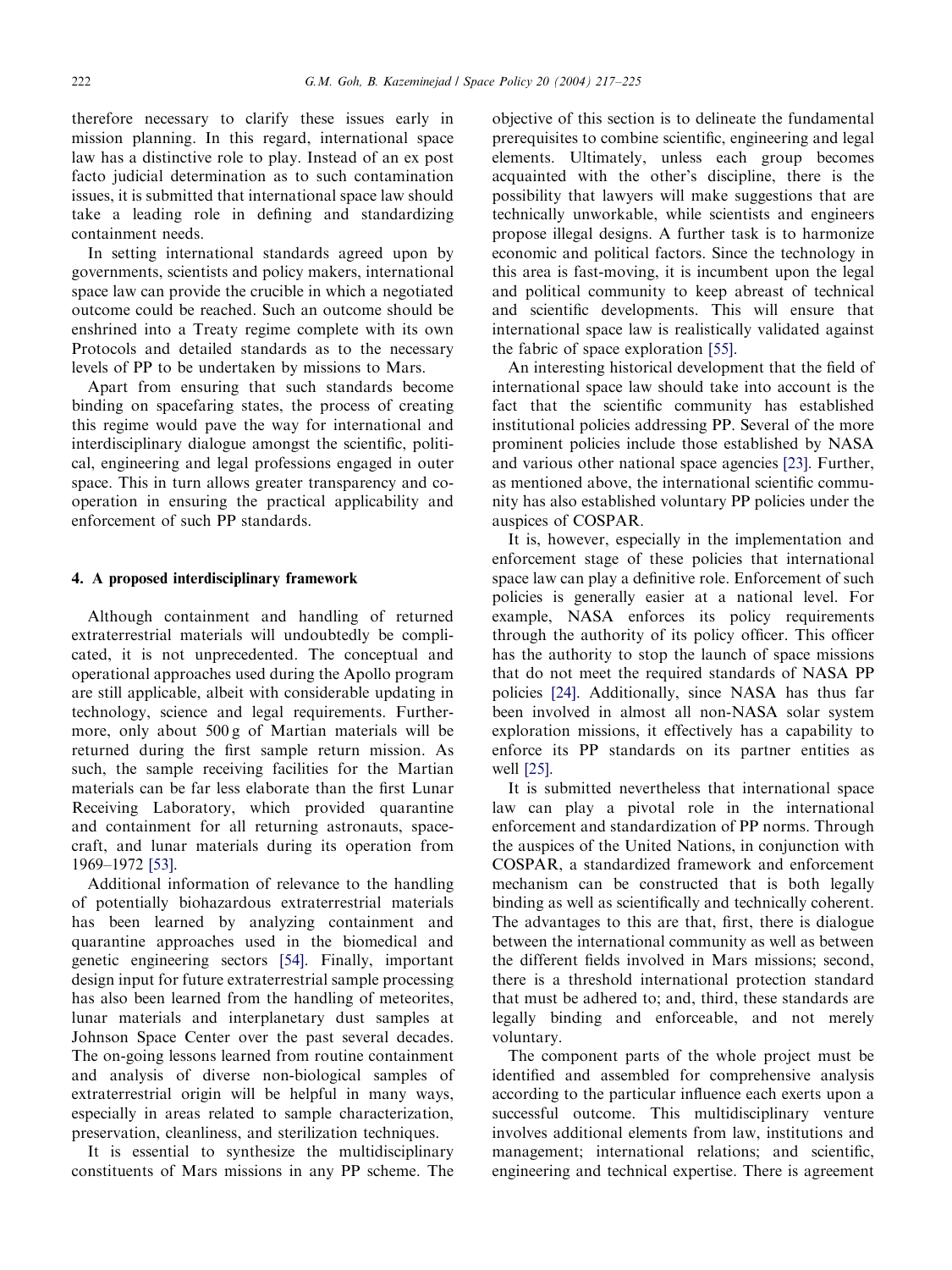<span id="page-6-0"></span>among the relevant fields on the objective of the exploration and use of Mars, but there is a range of views on the methods of attaining these goals. This need not deter the task of devising PP protocols via international space law. The international scientific and legal communities are both well placed to cooperate over the planning of PP protocols [\[56\].](#page-8-0)

Considerable research is required to decide the methods of control that can be effective in ensuring compliance with any adopted treaty principles. Reporting information to the UN Secretary General has proven effective in some cases, such as disaster relief, contamination and pollution. In such cases, scientists and engineers want a central focal point for information [\[57\]](#page-8-0). It is this that automatically causes compliance because the objectives of the reporters and the people to whom they report are the same. However, it is necessary to ensure that such reporting requirements do not become impractical and disregarded. It is necessary to identify activities that can be effectively guided or regulated in accordance with agreed objectives and those that require expertise for operational effectiveness [\[58\]](#page-8-0).

### 5. Strategies for implementation

Recommendations for the implementation of this proposed interdisciplinary framework include

- Review of the Moon Agreement, especially its applicability to other celestial bodies such as Mars, should be placed on the agendas of the United Nations Committee on the Peaceful Uses of Outer Space, with inputs based on a collaborative study between its Scientific and Technical Subcommittee and its Legal Subcommittee [\[59\].](#page-8-0)
- The Scientific–Legal Liaison Committee of the International Institute of Space Law(IISL) and the International Academy of Astronautics should set up a Working Group to frame a possible Protocol to the Outer Space Treaty. This Protocol should detail specific scientific standards, as adapted from the COSPAR recommendations and updated for present and future technologies and missions, and be framed into a binding legal regime. The Protocol should also provide for an implementation and enforcement mechanism, through a multidisciplinary organization, to ensure the implementation of such PP standards. There should be a review mechanism for the Protocol with five-year gap periods to ensure that the standards remain practical and updated. The Protocol should be presented, and hopefully adopted through consensus, by the United Nations General Assembly. This will provide a declaratory framework upon which a binding treaty regime can be established.
- Professional scientific organizations such as CO-SPAR should work with legal organizations such as the ILC or the IISL in widening the compass of their conferences to incorporate all aspects of PP and the exploration and use of Mars and other celestial bodies. Potential intercourse between disciplines should be distinguished and exploited [\[60\]](#page-8-0).
- \* Individual nations and groupings of nations (such as the European Space Agency) should use their executive and legislative institutions to keep apprised of evolution in space exploration and technology. Progressive focus should be placed on harmonizing disparate components of Mars missions to ensure that PP standards are not jeopardized in the pursuit of the ''better, cheaper, faster'' philosophy.
- The United Nations Committee on the Peaceful Uses of Outer Space should establish a central research institution that would undertake responsibility for identifying and integrating all multidisciplinary elements involved in Mars exploration. Research and development should occur over a prolonged period during which both technology and personnel will evolve. An institutional archive should be established to assist future mission planning and PP standardization [\[61\].](#page-8-0)

# 6. Conclusion

The race for the preservation of the Martian environment is an inverse race for time. Once the environment on Mars has been contaminated, there is no avenue for restoring the status quo ante. The pristine environment of Mars must not be lost forever to scientific investigation and natural evolution through careless contamination. The formulation of a workable interdisciplinary framework for the protection of the environment on Mars will serve not only to ensure the salvation of the Red Planet. It will also serve as the first step towards a comprehensive workable framework for the protection of the outer space environment and other celestial bodies.

### References

- [1] Westall F, Brack A, Barbier B, Bertrand M, Chabin A. Early Earth and early life: an extreme environment and extremophiles application to the search for life on Mars. ESA SP-518: Exo-Astrobiology, November 2002. p. 131.
- [2] Solomon SC, Aharonson O, Aurnou JM, Banerdt WB, Carr MH, Dombard AJ, Frey HV, Golombek MP, Hauck SA, Head JW, Hutchison WE, Jakosky BM, Johnson CL, McGovern PJ, Neumann GA, Phillips RJ, Richards MA, Smith DE, Zuber MT. Insights into the earliest history of Mars: a new synthesis. Lunar and Planetary Institute Conference Abstracts, March 2002. p. 1687.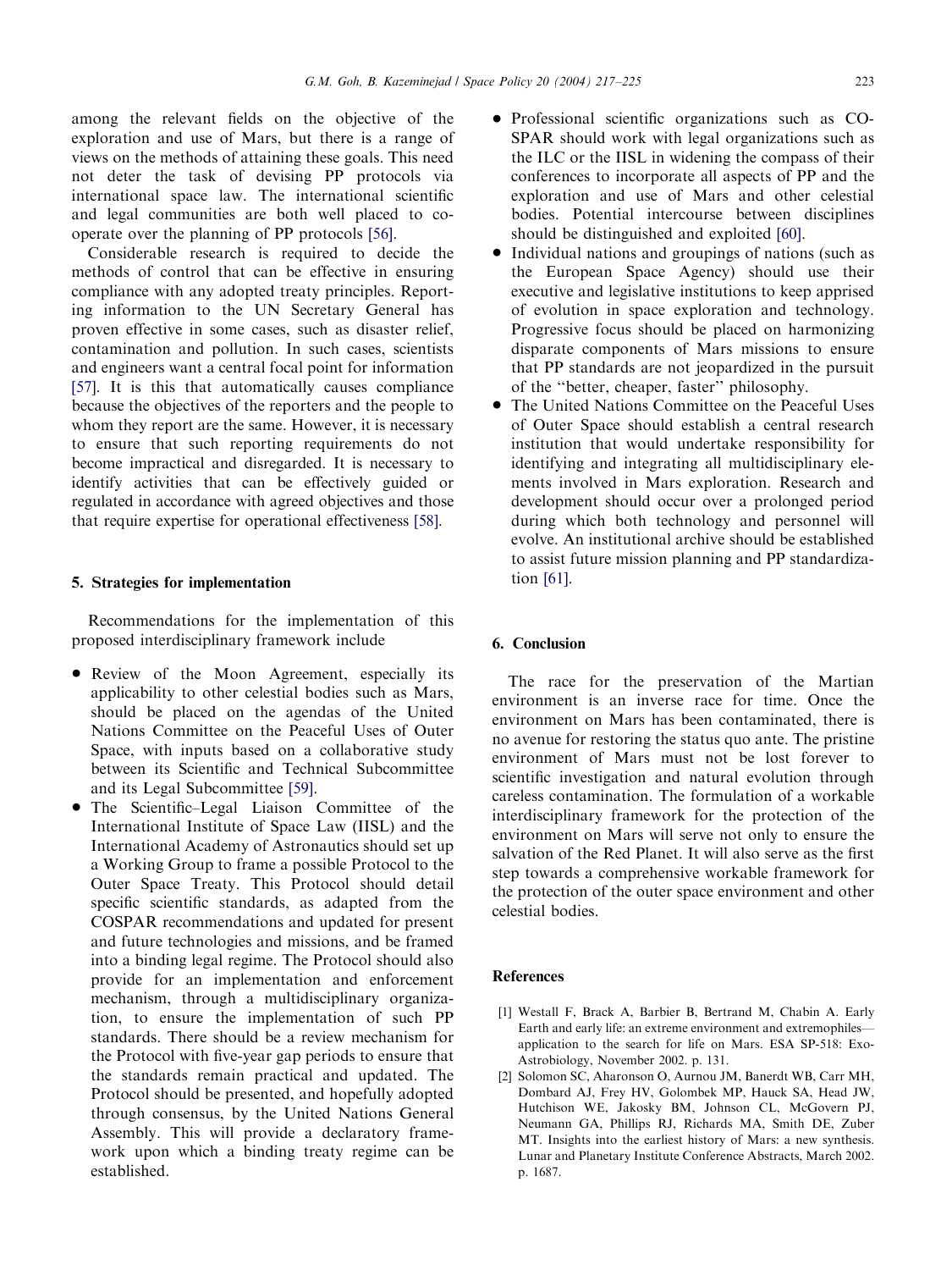- <span id="page-7-0"></span>[3] Williams DR. Mars Fact Sheet. NASA Goddard Space Flight Center, October 1999.
- [4] Kossacki KJ, Markiewicz WJ, Smith MD. Surface temperature of Martian regolith with polygonal features: influence of the subsurface water ice. Planetary and Space Science 2003;51: 569–80.
- [5] Kie er HH, Christensen PR, Martin TZ, Miner ED, Palluconi FD. Temperatures of the Martian surface and atmosphere-Viking observation of diurnal and geometric variations. Science 1976;194:1346–51.
- [6] Mangold N, Costard F, Forget F. Debris flows over sand dunes on Mars: evidence for liquid water. Journal of Geophysical Research (Planets) April 2003;8–11.
- [7] Komatsu G, Baker V, Ori G, Baliva A. Spillover paleoflood channels on Mars. Bulletin of the American Astronomical Society 1996;28:1059.
- [8] Baker VR. The channels of Mars. The NASA Mars Conference, 1988. p. 75–90.
- [9] Head JW, Kreslavsky MA, Ivanov MA, Hiesinger H, Fuller ER, Pratt S. Water in middle Mars history: newinsights from MOLA data. AGU Spring Meeting Abstracts, May 2001. p. 31.
- [10] Patel MR, Zarnecki JC, Lammer H, Kolb C, Selsis F. The variation of ultraviolet irradiance at the Martian surface. ESA SP-518: Exo-Astrobiology, November 2002. p. 161.
- [11] C'ordoba-Jabonero C, Lara LM, Mancho AM, M'arquez A, Rodrigo R. Solar ultraviolet transfer in the Martian atmosphere: biological and geological implications. Planetary and Space Science 2003:51:399-410.
- [12] Kovacs N, Kereszturi A. Possible niche migration on Mars based on the migration of the water. ESA SP-518: Exo-Astrobiology, November 2002. p. 529.
- [13] Adler M. Overview of the Mars exploration rover mission. AGU Fall Meeting Abstracts, December 2002. p. C1.
- [14] Chicarro AF, and The Science Team. The Mars Express Mission and Its Beagle-2 Lander. Sixth International Conference on Mars, July 2003. p. 3049.
- [15] Yoshikawa M, Kato T, Ichikawa T, Yamakawa H, Kawaguchi J, Ishibashi S, Sato K, Ohnishi T, Noda A, Shinozaki K, Kurosu K. Problems in the orbital determination for NOZOMI spacecraft. 2001: a Symplectic Odyssey, 2001. p. 277.
- [16] Euler EA. Viking Mission overview—lessons learned and challenges for the future. Mars: Past, Present, and Future, 1992;53–62.
- [17] Brown FS, Adelson HE, Chapman MC, Clausen OW, Cole AJ, Cragin JT, Day RJ, Debenham CH, Fortney RE, Gilje RI. The biology instrument for the Viking Mars mission. Review of Scientific Instruments 1978;49:139–82.
- [18] Albee A, Battel S, Brace R, Burdick G, Casani J, Lavell J, Leising C, MacPherson D, Burr P, Dipprey D. Report on the Loss of the Mars Polar Lander and Deep Space 2 Missions. NASA STI/ Recon Technical Report N, March 2000. p. 61967.
- [19] Space Science Board. Review of sterilization parameter probability. Washington, DC: National Academy Press; 1970.
- [20] Hall LB. Memorandum on PQ policies. Washington, DC: NASA Planet. Quarantine O...; 1973.
- [21] De Vincenzi DL, Race MS, Klein HP. Planetary protection, sample return missions and Mars exploration: history, status, and future needs. Journal of Geophysical Research 1998;103: 577–84.
- [22] NASA. Biological contamination control for outbound and inbound planetary spacecraft. NMI 8020.7A, 1970.
- [23] NASA. Biological contamination control for outbound and inbound planetary spacecraft. NMI 8020.7E, 1999.
- [24] NASA. NASA procedures and guidlines: planetary protection provisions for robotic extraterrestrial missions. NPG 8020.12B, 1999.
- [25] NASA. NASA standard procedures for the microbial examination of space hardware. NPG 5340.1B, 1999.
- [26] De Vincenzi DL, Stabekis PD. Revised planetary protection policy for solar system exploration. Advanced Space Research 1984;4:291.
- [27] De Vincenzi DL, Klein HP. Planetary Protection Issues for Sample Return Missions. Advanced Space Research 1989; 18(1/2):311–6.
- [28] Space Studies. Biological contamination of Mars: issues and recommendations. Washington, DC: National Academy Press; 1992.
- [29] Debus A. Statement on planetary protection in Europe, upcoming works. Proceedings of the Second European Workshop on Exo/ Astrobiology, Graz, Austria (ESA SP-518), November 2002. p. 379.
- [30] De Vincenzi DL, Stabekis PD. Refinement of planetary protection policy for Mars missions. Advanced Space Research 1996;  $18.311-6$
- [31] Martin JS. Viking '75 program lander capsule sterilization plan. Rep. M75-147-0, NASA Langley Res. Cen., 1975.
- [32] Murray BC, Davies ME, Eckman PK. Planetary contamination II: Soviet and US practices and policies. Science 1967;155: 1505–11.
- [33] Surkov Y, Kremnev RS. Mars-96 mission: Mars exploration with the use of penetrators. Planetary and Space Science 1998;46: 1689–96.
- [34] Debus A, Runavot J, Rogovski G, Bogomolov V, Khamidullina N, Darbord JC, Plombin BJ, Trofimov V, Ivanov M. Mars 96 small station biological decontamination. Advances in Space Research 1998;22:401–9.
- [35] Treaty on Principles Governing the Activities of States in the Exploration and Use of Outer Space Including the Moon and Other Celestial Bodies. 610 UNTS 205, 1968.
- [36] Convention on International Liability for Damage Caused by Space Objects. 961 UNTS 167, 1972.
- [37] Lyall F. Protection of the Space Environment and Law. Proceedings of the Colloquium on Lawof Outer Space 1999;42:472–3.
- [38] Treaty on Principles Governing the Activities of States in the Exploration and Use of Outer Space Including the Moon and Other Celestial Bodies. 610 UNTS 205, 1968.
- [39] Almond H. A draft convention for the protection of the environment of outer space. Proceedings of the Colloquium on Lawof Outer Space 1981;23:100.
- [40] Sterns P, Tennen L. Principles of protection of the outer space environment in the Corpus Juris Spatialis. Proceedings of the Colloquium on Lawof Outer Space 1987;30:172–5.
- [41] Agreement Governing the Activities of States on the Moon and Other Celestial Bodies. 18 ILM 1434, 1979.
- [42] As on 1 January 2003, only nine States have ratified the Moon Agreement: Australia, Austria, Chile, Mexico, Morocco, the Netherlands, Pakistan, the Philippines and Uruguay. Five States have signed the Agreement but not ratified it: France, Guatemala, India, Peru and Romania.
- [43] Declaration of Legal Principles Governing the Activities of States in the Exploration and Use of Outer Space. General Assembly Research, 1962, 13 December 1963.
- [44] North Sea Continental Shelf Cases. ICJ Reports 3, 1969.
- [45] Sands P. Principles of international environmental law. I: frameworks, standards and implementation. Manchester: Manchester University Press; 1995.
- [46] Birnie PW, Boyle AE. Basic documents on international lawand the environment. Oxford: Oxford University Press; 1995.
- [47] International Law Commission. Draft Articles on State Responsibility. Online at http://www.un.org/law/ilc/reports/1996/chap03. htm, Last accessed 26 July 2003.